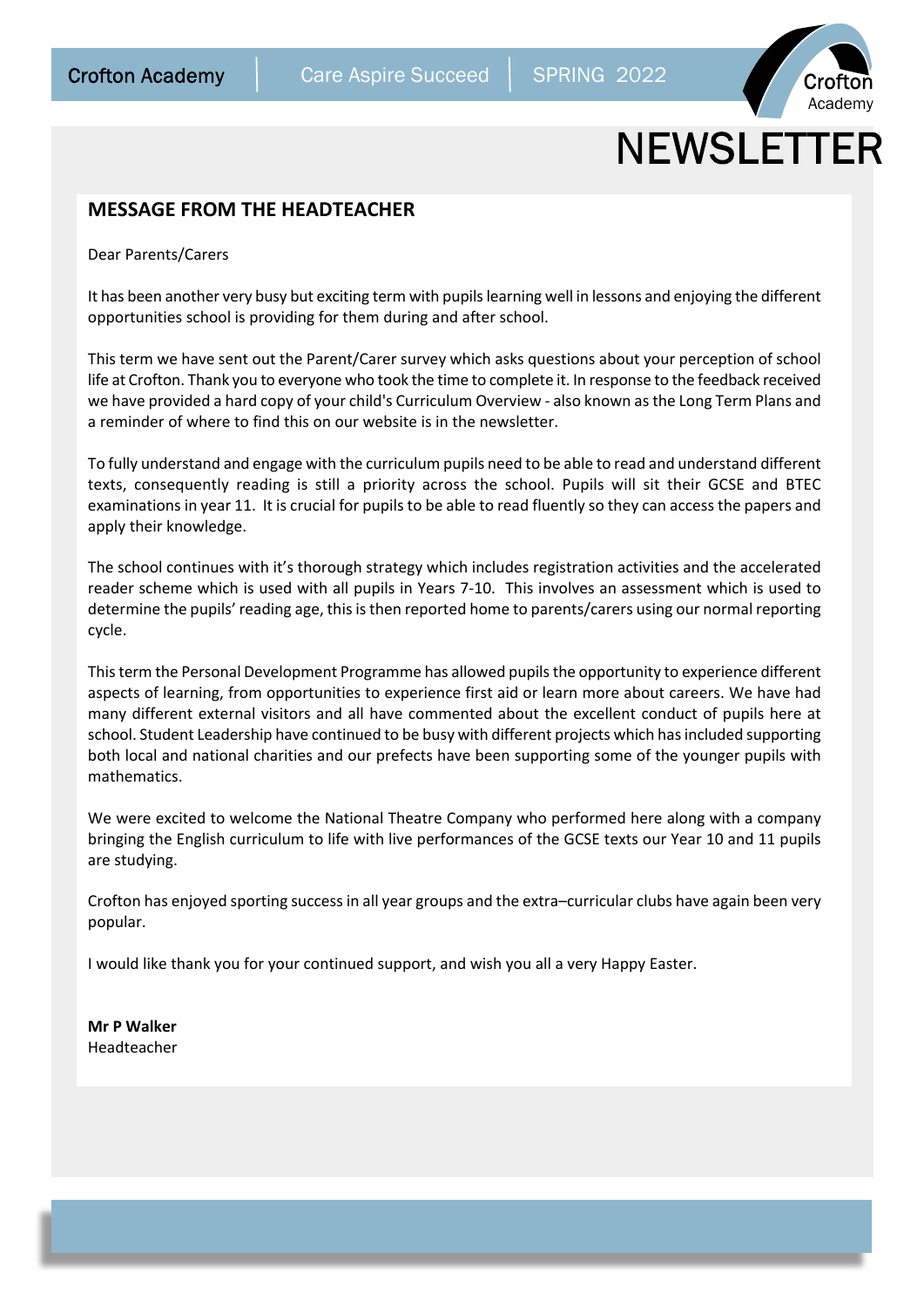

# **PERSONAL DEVELOPMENT PROGRAMME**

The Personal Development Programme has continued to be busy this term with all year groups taking part in bespoke Drop Down Days. Year 7 pupils experienced their first Drop Down Day on the theme of 'Being Safe and Healthy'. They took part in four workshops led by Crofton staff looking at the basics of consent, LGBT, alcohol awareness and personal and dental hygiene. 'The Riot Act' performed to the whole year group a play about road safety and took part in a follow up discussion. Pupils showed maturity throughout the day.

Year 8 pupils took part in their second Drop Down Day on the theme of 'Wider World'. We had a visiting speaker from OE Electrics who talked to pupils about their career paths and the skills important for the world of work. The Leeds United Foundation gave a presentation on the basics of finances. Crofton staff further supported the day, delivering sessions on the basics of credit, debit and insurance; discrimination awareness; Fundamental British Values and what this means and the basics of first aid (knowing how to help someone with an allergy or asthma attack). Pupils engaged fully and the visitors praised their attitude and behaviour.

Year 9 pupils took part in their first careers based 'Wider World' Drop Down Day and we were fortunate to have support from the local colleges to allow our pupils to take part in a mini careers fair, allowing them to find out more about courses at college prior to them choosing their options. They also took part in separate workshops: one led by an industry expert on financial advice; the second on working in industry led by Equans and the final one led by the Leeds United Foundation on the basics of finances. The final session led by Crofton staff focused on careers and aspirations. The day supported pupils to explore and good questions were asked. Again our visitors enjoyed working with such polite and interested pupils.

Our final Drop Down Day of the term took place for Year 10 with a focus on 'Being a Responsible Citizen'. Pupils received advice and guidance on consent and what this means from Spectrum Community health. Crofton staff supported the day delivering sessions on: maintaining healthy relationships; the basics of first aid (focus on choking and bone/muscle injuries); alcohol awareness and the risk of gangs. Year 10 pupils showed maturity and fully engaged with these serious topics.

We have continued our 'Wellbeing Wednesday' programme registration activities - with all our year groups learning about different aspects of life, careers and how to manage situations. Through this platform, we have continued to respond to events in the news as part of keeping our programme flexible: for example, teaching our pupils about the unfolding situation in Ukraine and the events at the Oscars. We have also introduced the opportunity for our pupils to find out about key religious festivals throughout the term and gain a wider understanding of life in the wider world. Careers continues to be supported through 'Job of the Week'.

Finally our pupils took part in the national 'Apprenticeship Week' and 'Careers Week'. During 'Apprenticeship Week' all pupils found out about different apprenticeships linked to the subjects they study at school. This took place in lessons and was supported by Wellbeing Wednesday. During 'Careers Week' pupils were given the opportunity to find out about subject related careers and Year 9 pupils experienced subject specific careers lessons, giving them chance to find out about different careers, skills and labour market information related to specific school subjects. Pupils were supported with further careers based opportunities with the introduction to two sites that can be used in any year group; eClips and Careerpilot. As always, all details for these sites (and other careers support) are on Google Classroom and the school website.

This term the DfE published the Academy's destination figures. Once again we are above national average. This is testament to the work done by our Careers Lead Sharon Lord, Careers Advisor Tracey Chapman, Academy staff, pupils and parents/carers. Indeed by working together we have set pupils on the right paths to future success.

continued overleaf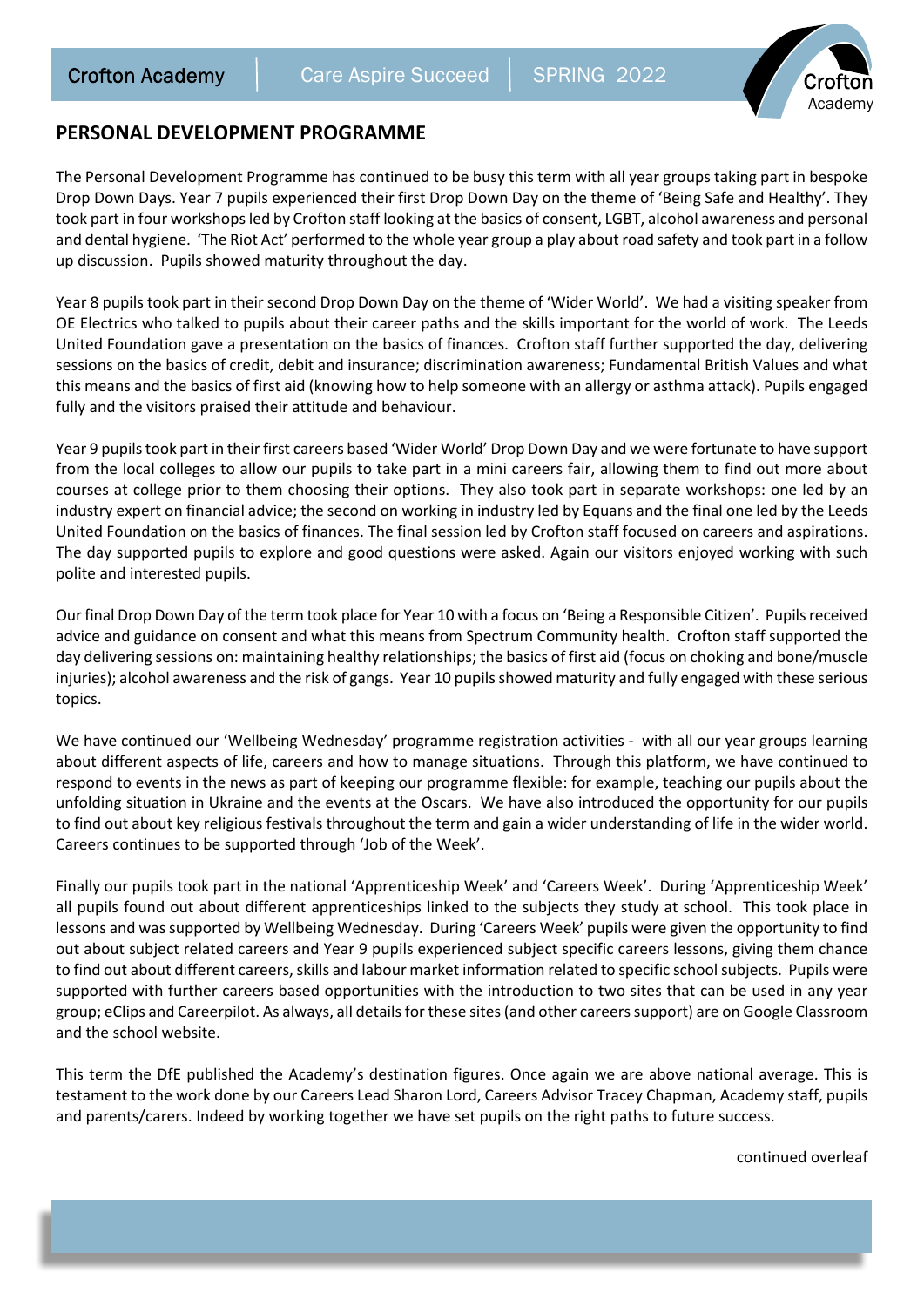

# **CURRICULUM**

In response to the feedback received, through our Parent/Carer survey, we have provided a hard copy of your child's Curriculum Overview - also known as the Long Term Plans. This shows you what is being taught in each curriculum area. This term we have continued to refine and develop our planning, building on Teaching and Learning training. In addition, we would like to remind you about the wealth of curriculum information on the school web-site, www.croftonacademy.org.uk where you can navigate, via the Curriculum tab on the home screen, to find: the overview of the curriculum; our Curriculum Prospectus and information about assessment and reporting.

# **EXTRA-CURRICULAR**

After school clubs have continued to thrive this term and pupils have enjoyed a range of activities linked to sport, reading, games, cooking , history - to name just a few. We are looking forward to enhancing our offer even further for Term 3. Please complete the Joining Form which has been sent home with your child this week (and sent out via ParentMail), even if your child currently is part of a club. Clubs will begin again on 3 May and everyone is welcome!

Mrs K Ashton Assistant Headteacher

# **EXAMS & ASSESSMENTS**

Year 11 sat a full series of mock examinations during March, in preparation for the summer exams. The conduct and effort of the Year 11 pupils during the exam period was outstanding and a real credit to themselves and the school. Pupils will be getting their results after the Easter break and looking to make further improvements going into the final Year 11 assessment period.

All Year 11 pupils who met the criteria of having attended all lesson 6 sessions, handed in all homework and maintained a very high attendance record, were invited on a rewards trip to Alton Towers at the end of the term. On Friday 8 April, those who achieved the reward will be going on a well-earned trip to Alton Towers before finishing for the Easter break. Well done everyone on your great effort and continued dedication to your studies.

Over the Easter break, school will be open on selected days as staff are delivering sessions in order to make sure pupils make the most progress possible. Pupils will be receiving a bespoke timetable of sessions that they are invited to attend.

**GCSE exams will be starting on Monday 16 May**. Pupils have received their individual exam timetable showing when all of their GCSE assessments are during the exam period. Further details around the finish date for Year 11 pupils will be announced after the Easter break.

Year 10 pupils will also have some assessments during this period which will count towards their final grade. As well as formal BTEC assessments, Year 10 will be sitting mock exams in a variety of subjects to fully prepare them for Year 11.

**Mr D Peaker** Assistant Headteacher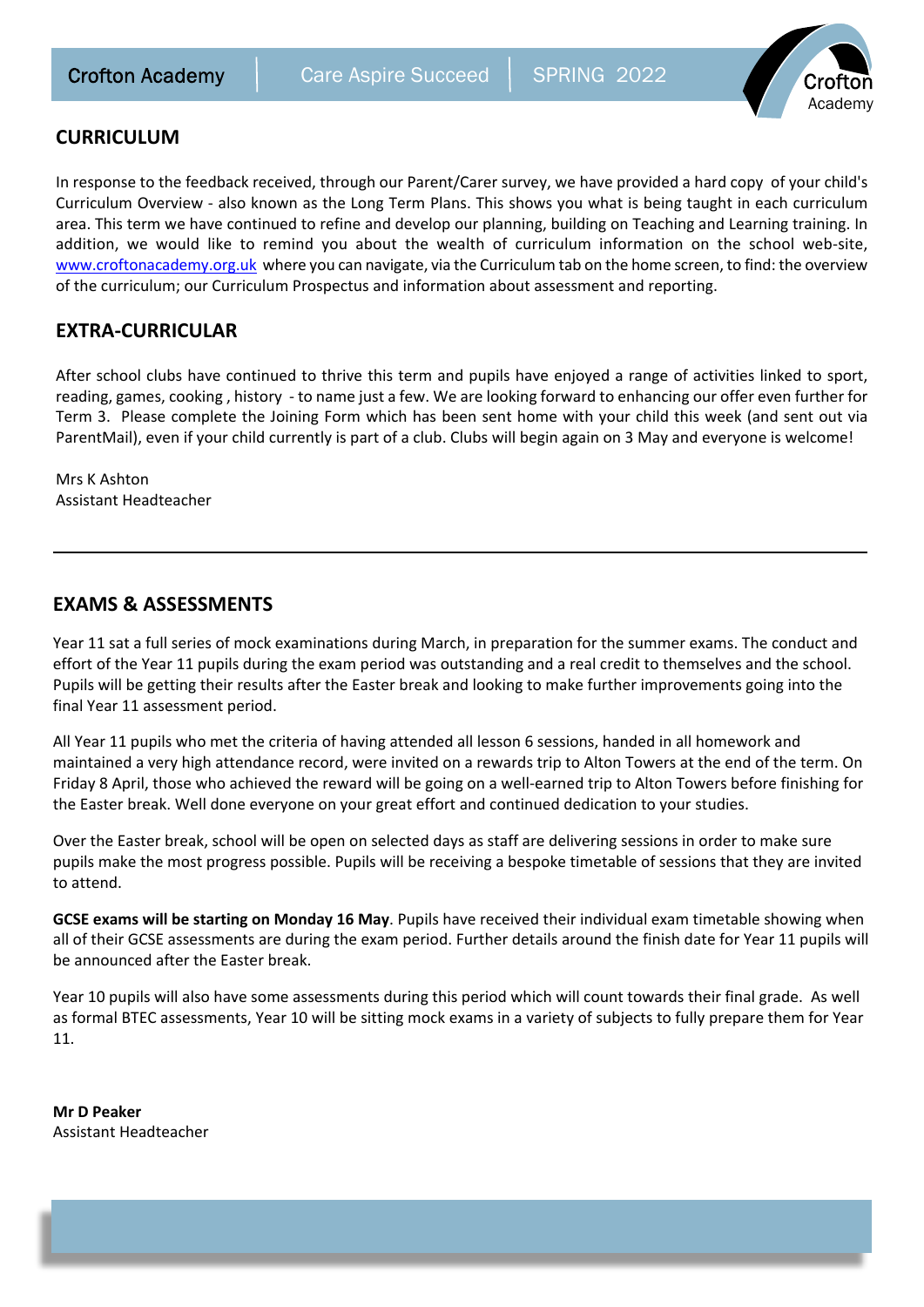

## **STUDENT LEADERSHIP**

Our student leaders have had another busy term supporting themed weeks at the Academy, helping at the recent face to face parents' evenings and taking part in charitable events. Our newly elected Year Group Councils met for the first time this half term and took part in a series of behaviour focus groups with Mr Pool – Assistant Headteacher for Behaviour. The students shared their views on policies and practices at the Academy and were able to ask questions of behalf of their peers. Mr Pool was impressed with the mature way in which the students engaged in discussion, provided feedback and shared their passion for helping to move the Academy forward.

The Student Leadership Council (SLC) spent time this half term organising and sorting donations to help those affected by events in Ukraine and for families within the local community. We were overwhelmed with the generous donations received. All items have now been donated to the United for Ukraine appeal and to the Clothing Bank which supports families in need across West Yorkshire. Thank you to all members of the Crofton community who supported our leaders with this project. Year 7 members of the SLC also helped us to celebrate 'Random Acts of Kindness Day' by spreading kindness and thanks to all staff by explaining why they are grateful for what staff do and giving out treats.

Along with completing their mock exams, our prefect team have done a fantastic job completing morning duties and continuing to be role models for their peers. They have also had another successful term providing mentoring support during Year 7 and 8 numeracy sessions alongside running another productive nurture group. The senior prefects also planned and ran an extremely successful bake sale in aid of their selected charity – Wakefield Hospice where they raised £242. Thank you to all students, parents and staff who baked for us, there were some amazing buns and biscuits for sale. After Easter, Year 10 will be invited to submit prefect applications and we will begin the process of selecting a new Head Boy and Head Girl. Information will be shared in the assembly on Monday 25 April.

Thank you to all students who have given their time this term, have a lovely Easter break and we look forward to seeing what we can achieve together in the final term of the year.

#### **Sarah Rostron**

Student Leadership & Wider Curriculum Co-ordinator



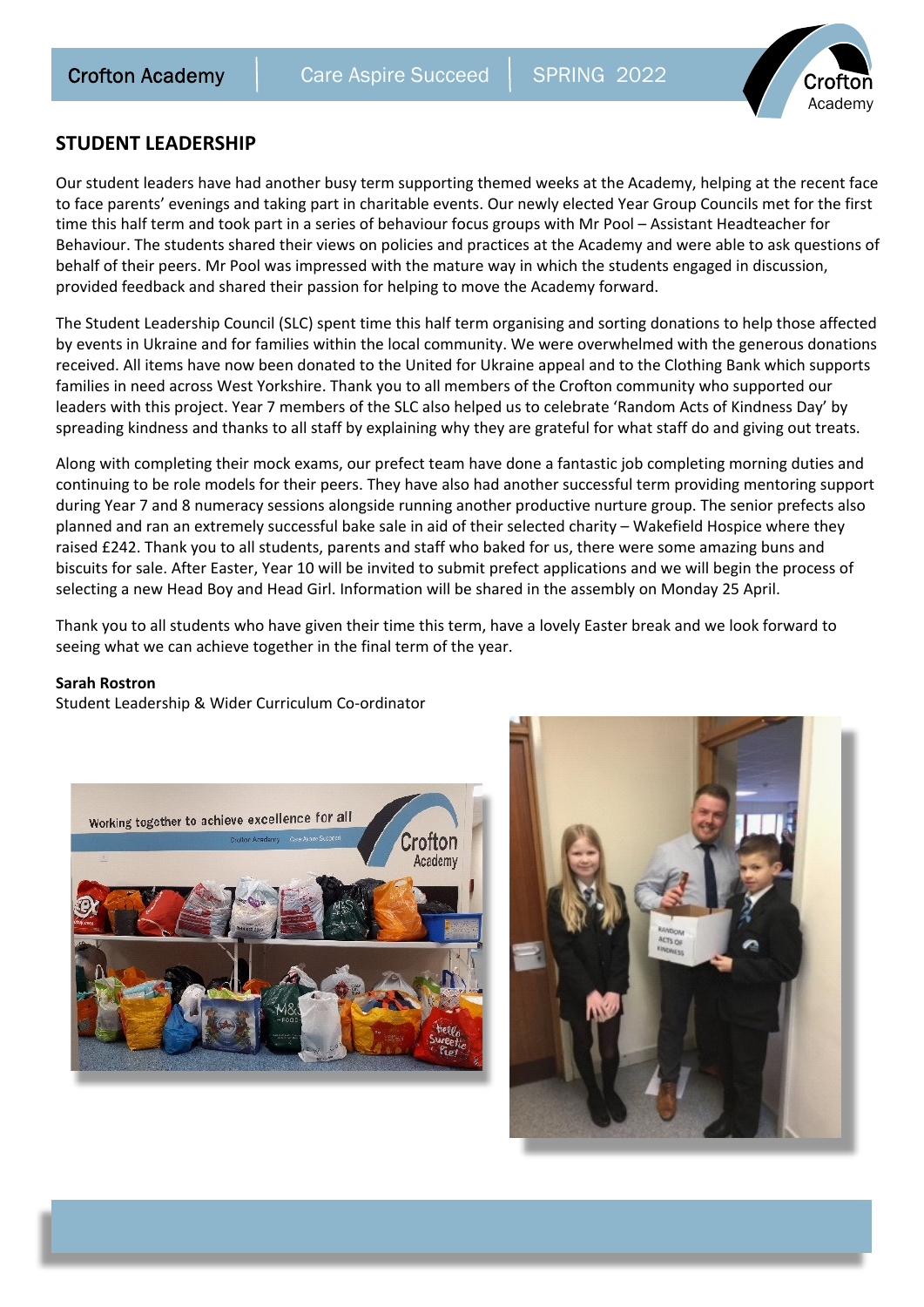

#### **PE**

Rugby League - Year 7 rugby league team have played the most games so far! Over sixty players have represented school! The team is currently in the quarter final of the Yorkshire Plate and will face Outwood.

Year 8 rugby league team have had some great games so far this year. They were knocked out in the Yorkshire Cup to a strobe team from Leeds! Again over forty boys have represented the school this year so far!

Year 9 have played lots of of good rugby this year! A lot of Year 9 players have also stepped up and played for the Year 10 team, which is great to see. Key games were against Kettlethorpe and a real improvement against a strong St Wilfrid's team. The team are currently at the quarter final stage of the Yorkshire Plate where they will play De Lacey.

Year 10 have also had a strong rugby league year. The team qualified for the Yorkshire Cup having been unbeaten locally. They finished second in the group having beaten Brigshaw from Leeds, but lost to a very strong school from Hull. This meant we entered the Yorkshire Plate, where we ended up getting knocked out at the quarter final stages. Fingers crossed we can learn from this year and more successes in next years' competitions.

Year 11 rugby league boys had a fantastic year of rugby from an extremely talented bunch of boys. Unbeaten in Wakefield rugby and seed 1 for the Yorkshire Cup. Unfortunately, one of the teams dropped out so we won one and lost one, meaning that we went into the Yorkshire Plate competition. Making it through to the semi final, in previous rounds beating strong sides from Leeds and Hull, we eventually lost to a very talented team from Hull in a close fought game. Thank you to all who represented the school and good luck in your future rugby careers.

Girls' Sport - Year 7 girls have had the opportunity to play a variety of sports including badminton, netball and take part on cheerleading. The girls have played against local schools in their netball matches with varying degrees of success. The effort, time and commitment has been fantastic from all the girls. The Year 7 girls' football team played their first game for Crofton Academy recently against St Wilfrid's and it was great to see so many girls involved and enjoying themselves. More to come from these, and with over eighteen girls wanting to play the future of girls' football at Crofton looks bright!

Year 8 girls have trained hard in their netball practices and have played fixtures against the local schools and also represented Crofton Academy in the Wakefield District tournament. The girls have attended many extra curricular practices in other sports such as hockey, badminton and football.

Year 9 girls have taken part in a variety of extra curricular clubs including football to rugby to netball and hockey. Some of the Year 9 girls have also helped coach the younger members of the cheerleading group. Many Year 9, girls and boys, have started to come to fitness club and numbers are growing each week which is really pleasing to see. Year 11 girls have played netball fixtures against local schools despite being in the middle of exam preparation and have been very successful. They have now challenged the staff at school to a game before they leave.

We are looking to recruit Year 10 girls into our sports programme and clubs. This is something we will be looking to encourage and expand over the comings weeks.

Football - It's been a very up and down year for football at Crofton. It's been great to see so many Key Stage 3 pupils attend training and represent the school in a variety of fixtures and cup competitions. We had over seventy pupils attending training regularly on a Monday night. Year 7 have played a lot of games and their attitude and confidence is growing. Year 8 had some strong results early on but unfortunately got knocked out of the cup at the quarter final stages. Year 9 are still going strong in the cup and have an upcoming semi final game against De Lacey whilst also wining two and losing two in the league. Year 10 have lost a few players this year, but it's great to see a settled team playing with a smile on their faces. Year 11 lost narrowly to Minsthorpe in the quarter final of the cup and have put in some great performances throughout their last year of representing school.

**Miss E Radcliffe** Subject Leader PE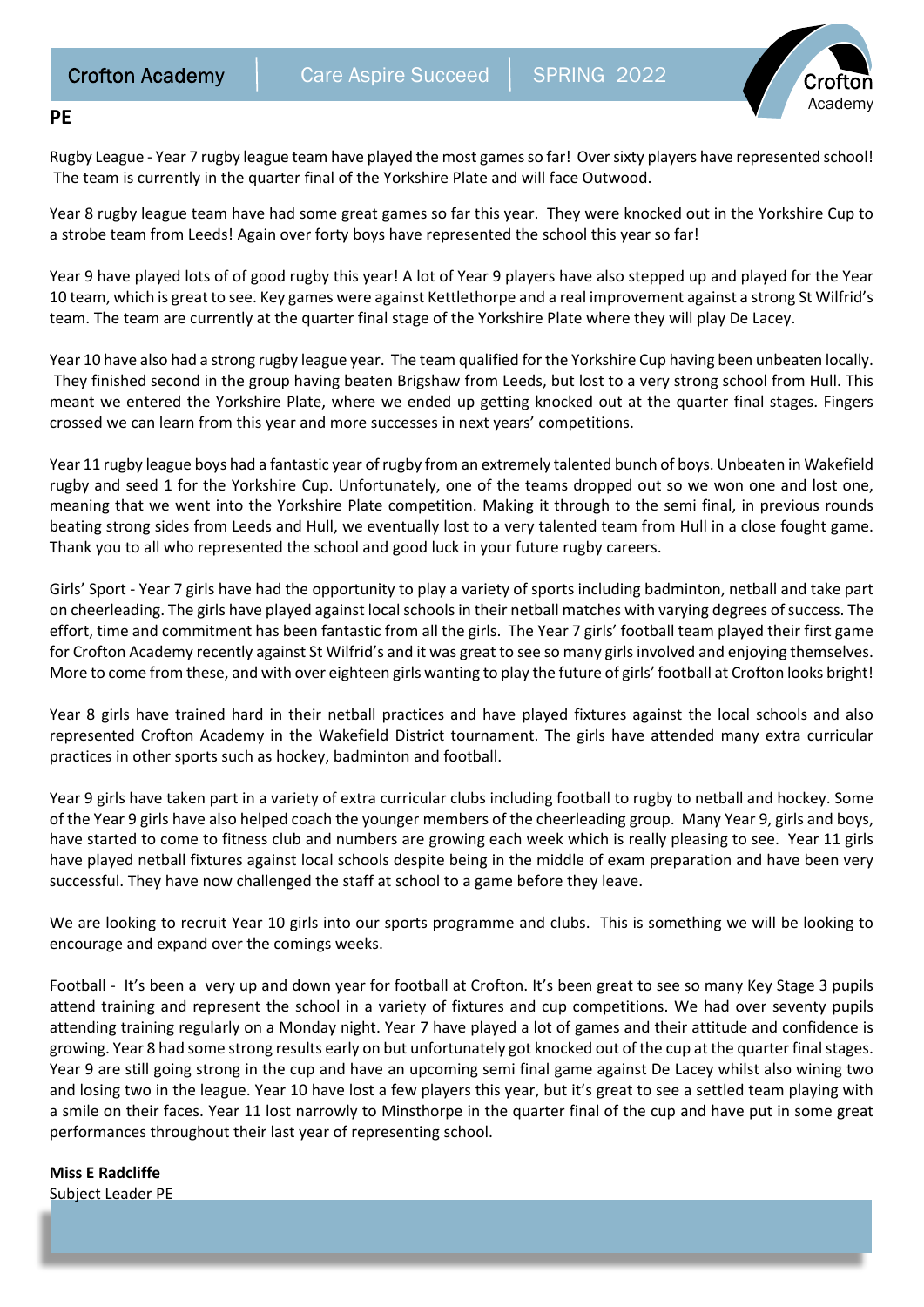

## **ATTENDANCE MATTERS**

If pupils are to achieve their potential, good attendance and punctuality are critical. The link between attendance and achievement is really clear, pupils need to be in school to achieve the best examination results they can. Good attendance sets a positive pattern for the future, it will help them develop a sense of responsibility, as well as helping them to make friends and improve their confidence. Low attendance will have a significant impact on pupil achievement.

Any absence from school is detrimental to a child's education; it disrupts their learning routines and progress and should be avoided wherever possible. We understand the impact good attendance and punctuality has on learning, and we believe in rewarding good attendance and punctuality to motivate pupils. This school year we have many initiatives to support and celebrate attendance and punctuality so that it remains a high profile in school.

#### **100% Attendance**

410 pupils met 100% challenge January to February and 548 between March to April. Easter boxes full of treats were delivered to the top form groups:

| 7ACK  | 95.95% |
|-------|--------|
| 8SWD  | 96.09% |
| 9IAF  | 94.86% |
| 10KKE | 95.37% |
| 11CRB | 95.89% |

**Miss S Rowe** Associate Senior Leader

#### **KEY DATES FOR SUMMER TERM:**

**MONDAY 25 APRIL**

School Re-opens

#### **THURSDAY 28 APRIL**

Year 8 Parents' Evening

#### **MONDAY 2 MAY**

Bank Holiday (school closed)

#### **MONDAY 16 MAY**

Year 11 Exams Begin

#### **MONDAY 30 MAY � FRIDAY 3 JUNE**

Half Term Break

**MONDAY 4 JULY**

Bank Holiday\*

#### **TUESDAY 5 JULY**

Year 6 Transition Day

#### **WEDNESDAY 6 JULY**

Year 6 Parents'/Carers' Evening

**THURSDAY 14 JULY**

Year 11 Prom

**FRIDAY 22 JULY**

School Closes for Summer Break

 \*This bank holiday is in lieu of the Queen's Jubilee which occurs during the half term break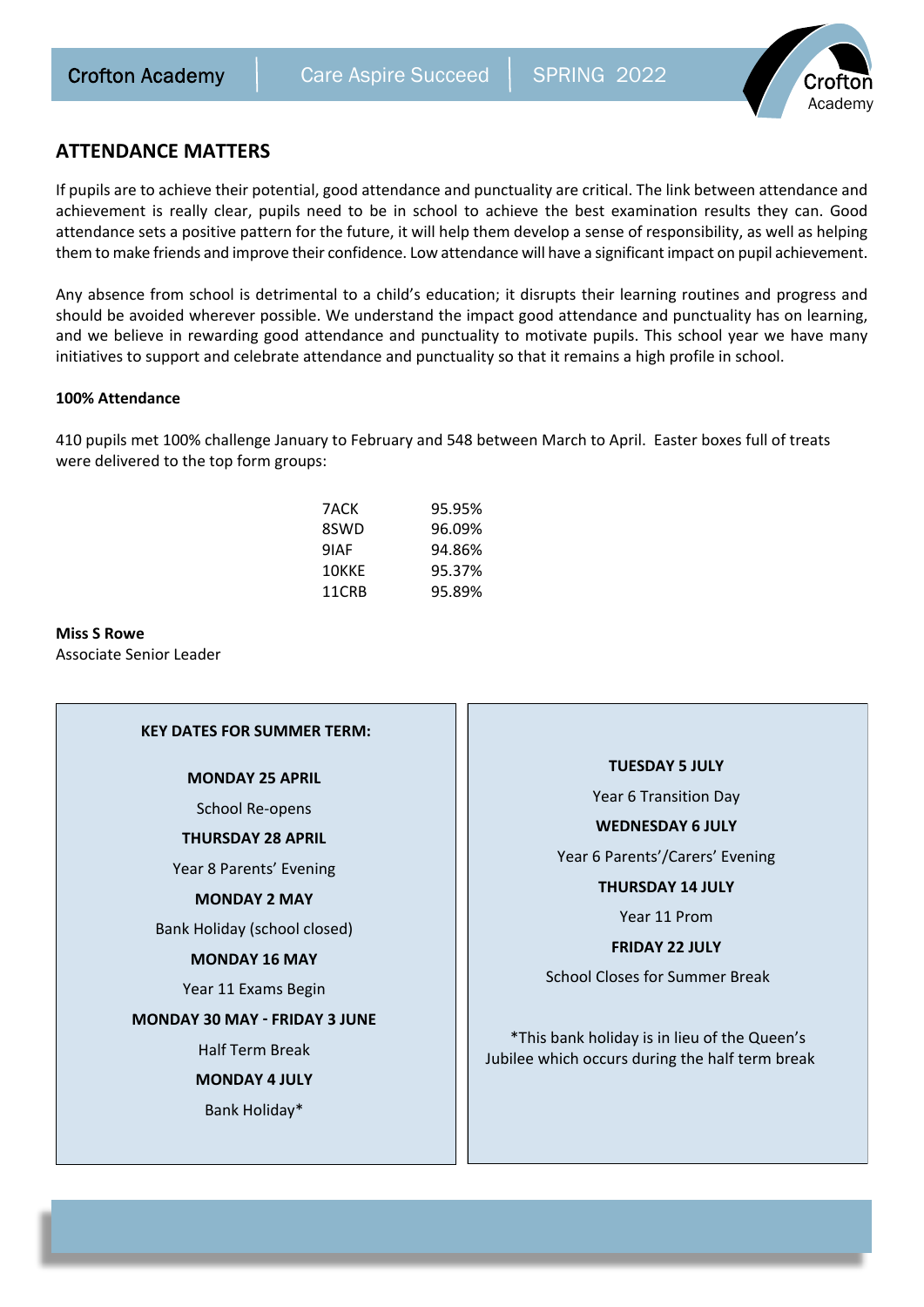

## **DRAMA**

We were incredibly lucky to host the National Theatre's touring production of Jekyll and Hyde in March. Nearly 200 pupils from Years 9, 10 and 11 watched the show in our main hall. Pupils remarked on how amazing it was to see our school hall transformed into a theatre. The set cleverly used reflective mirrors and LED lighting to create atmosphere and flexible locations. The play by Evan Placey was not the traditional tale. In this version, Mrs Jekyll decides to continue in her late husband's scientific work. Eventually we realise the story is the imagination of a 21st century blogger exposing injustice against women's rights. The action flashes between past and present and was underscored by classical versions of modern pop songs. One Year 9 pupil, told me, 'It's the best thing I've ever seen!' It truly was a memorable day. Thank you to all involved in sorting out the logistics of hosting the show. The show organisers were quick to praise our pupils who said what a 'lovely school you have'.

## **Miss L Allsop**

Subject Leader Drama



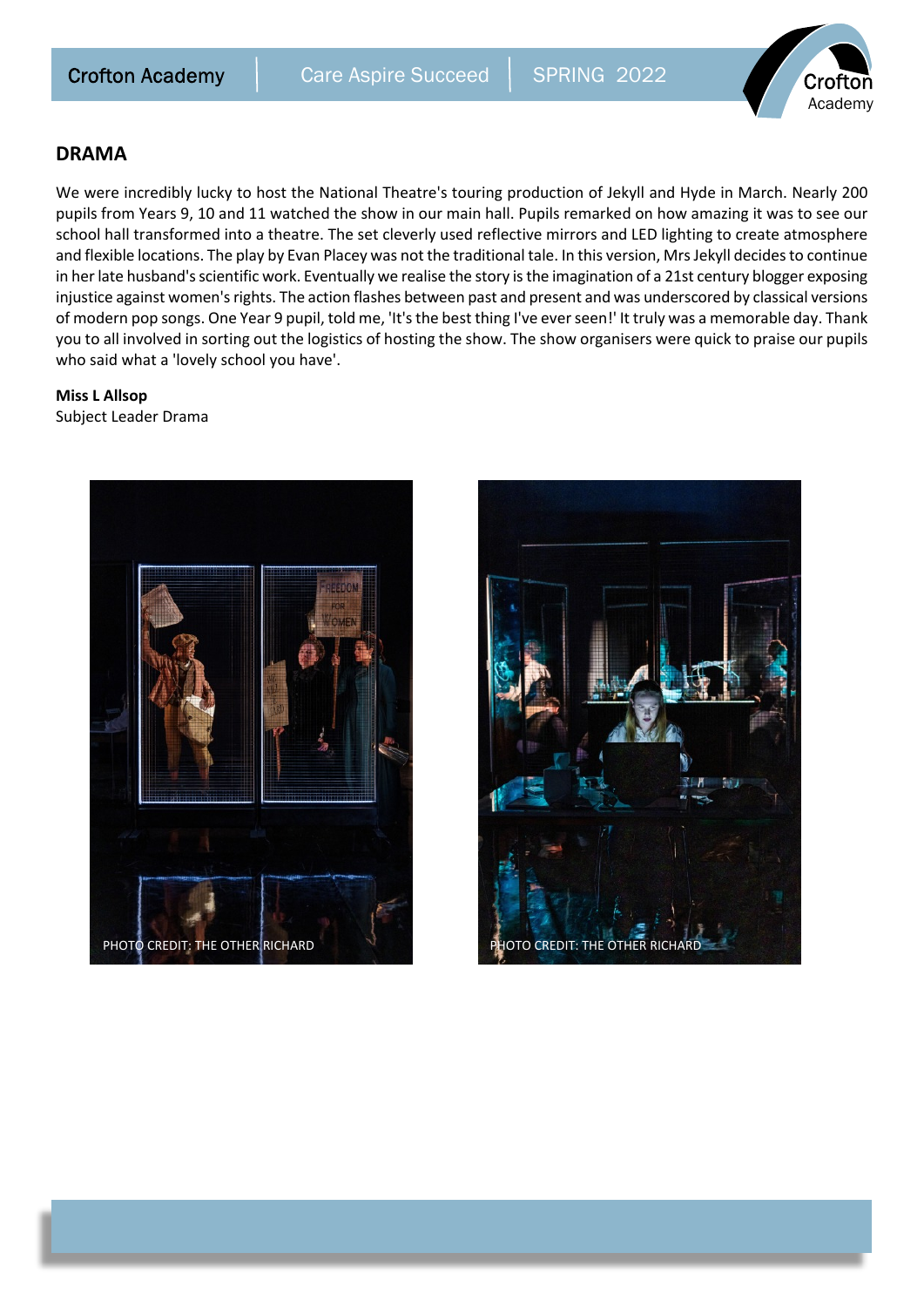

# **YEAR 7**

It doesn't seem two minutes ago that we were welcoming all the Year 7's to Crofton Academy and now they will have completed two thirds of their first year; time really does fly!!!

We have done a lot as a year group since Christmas, both during and after school, and as always we are extremely proud of all our Year 7's and the way they represent the Academy. We've had our first drop down day, charity cake sale, £10 challenge, road safety workshop, inter-form competitions, drop everything and read (DEAR), attendance challenge and group tutor challenges to name but a few. It was also great to finally have a parents evening and not only meet a lot of you (virtually), but also talk about the fantastic things that your child does on a regular basis.

We have had lots of successes too out of school and it's amazing to see and hear weekly of all the amazing things that the year group get up to, they are a very talented bunch. We have had successes in karate, gymnastics, dance, horse riding, football, and rugby as well as pupils doing wonderful things in the community. We have also had lots of pupils in the year group staying behind after school and taking full advantage of the variety of after school clubs that we offer. These clubs have ranged from robotics and cheerleading to science club, rugby and football - to name but a few. Our Year 7s attended in numbers with enthusiasm and pride. We have had some joy too within the sport and PE faculty, not only with the amount of pupils taking part in the clubs, but also on the field. The Year 7 boys football team have had over 60 pupils representing the school in fixtures against other schools. These include both boys' and girls' teams. Rugby league has taken off too with numbers increasing each week and the boys currently in the latter stages of the Yorkshire Plate competition, fingers crossed!

I would like to end with thanking parents/carers for your continued support since September. I have really enjoyed getting to know you all a little better and look forward to continuing with this over their time at Crofton. Happy Easter to you all and hope you all have a relaxing and safe Easter.

## **Mr A Miller**

Year 7 Year Leader

# **YEAR 8**

Another busy term draws to a close. Pupils have been continued to be conscientious and engaged in a positive manner, which is reflected in their conduct around school and within lessons. Most recently, teachers have been completing subject reports and having read all of them this week, I'm sure you will be as proud as I am; progress, behaviour and attitude to learning are overwhelmingly positive.

 complement the curriculum, various activities have been arranged including a Careers Week and a drop-down day looking at finance, discrimination, and fundamental British values. I would like to thank you for your continued support as we work collaboratively to ensure all pupils are the best versions of themselves that they can be. I hope you all enjoy the well-earned Easter break.

**Mr J MacDonald** Year 8 Year Leader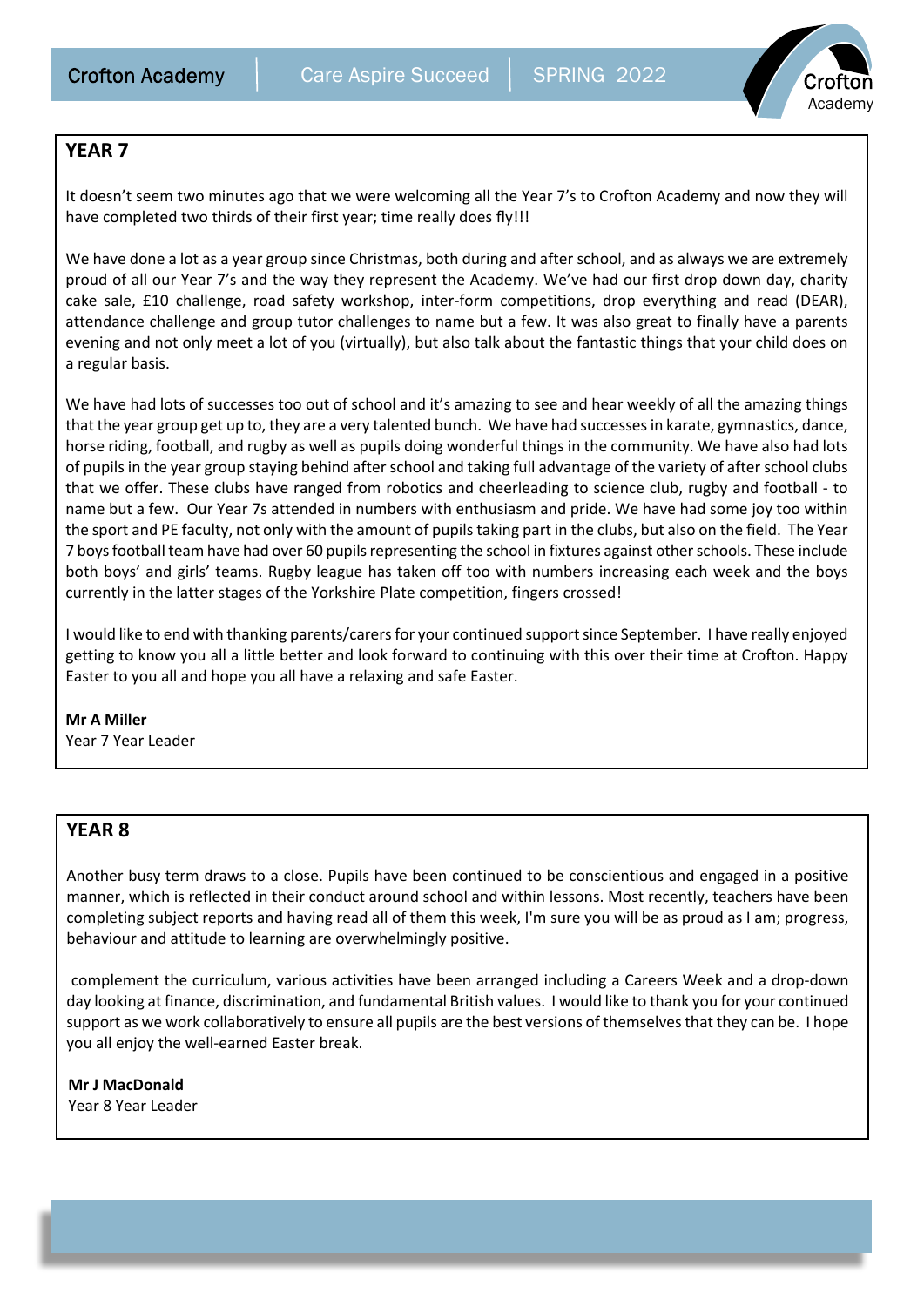

# **YEAR 9**

Another productive and positive half term for Year 9. The options process has started very well (thank you to all the pupils, parents/carers and staff involved) with more information on this to be given after the holidays. We have also seen a number of successes with the Year Group's football and rugby teams reaching the semi and quarter finals of the Wakefield & Pontefract Schools Cup and Yorkshire Plate (respectively). Both sides could yet go further in both competitions with their games still due to be played as I write.

We have have also had individual successes with Alfie Morris achieving a silver and bronze medal in his recent kickboxing championships (which also has presented him with the opportunity to appear in the World Championships ). Finally Abbie Spink, who is an extremely talented and successful dog handler, also returned from the world renowned Crufts dog show with numerous successes and commendations for her efforts and talents.

**Mr R Cummins** Year 9 Year Leader

# **YEAR 10**

I can't believe we are nearly at the end of Year 10, do you know that when we get back after Easter there are only 12 weeks left in the academic year? So many of my pupils are working really hard in preparation for Year 11 and I know they will reap what they sow. It's been a busy term with one thing or another. It was fabulous having The National Theatre in school performing 'Jekyll and Hyde' to our GCSE Drama pupils and then all of Year 10 were lucky enough to watch some scenes from Inspector Calls which will really help them with their English Literature and Drama exams - what a great experience.

Congratulations and well done to all pupils who got their Bronze Epraise certificate this week. What a brilliant attitude towards school life! I'm looking forward to Year 10 parents' evening this week ; I have read all their progress reports and there are many pupils who can look forward to a great evening.

I'm excited about the prefect application launch next term. This is such a great opportunity to have an important and influential role in school. There are many Year 10s who would make excellent prefects and it looks really impressive on college applications. Talking of post-16 applications, I know that some of the year have started to look into the opportunities available to them, which is fantastic, and in June/July we will be able to visit our local providers on taster days to see what they have to offer in preparation for their applications.

I'd like to take this opportunity to wish you all a lovely Easter. Enjoy the well-deserved break and I'll see you next term refreshed and ready for next term so that we are fully prepared for the demands of next year.

**Mrs R Clark** Year 10 Year Leader